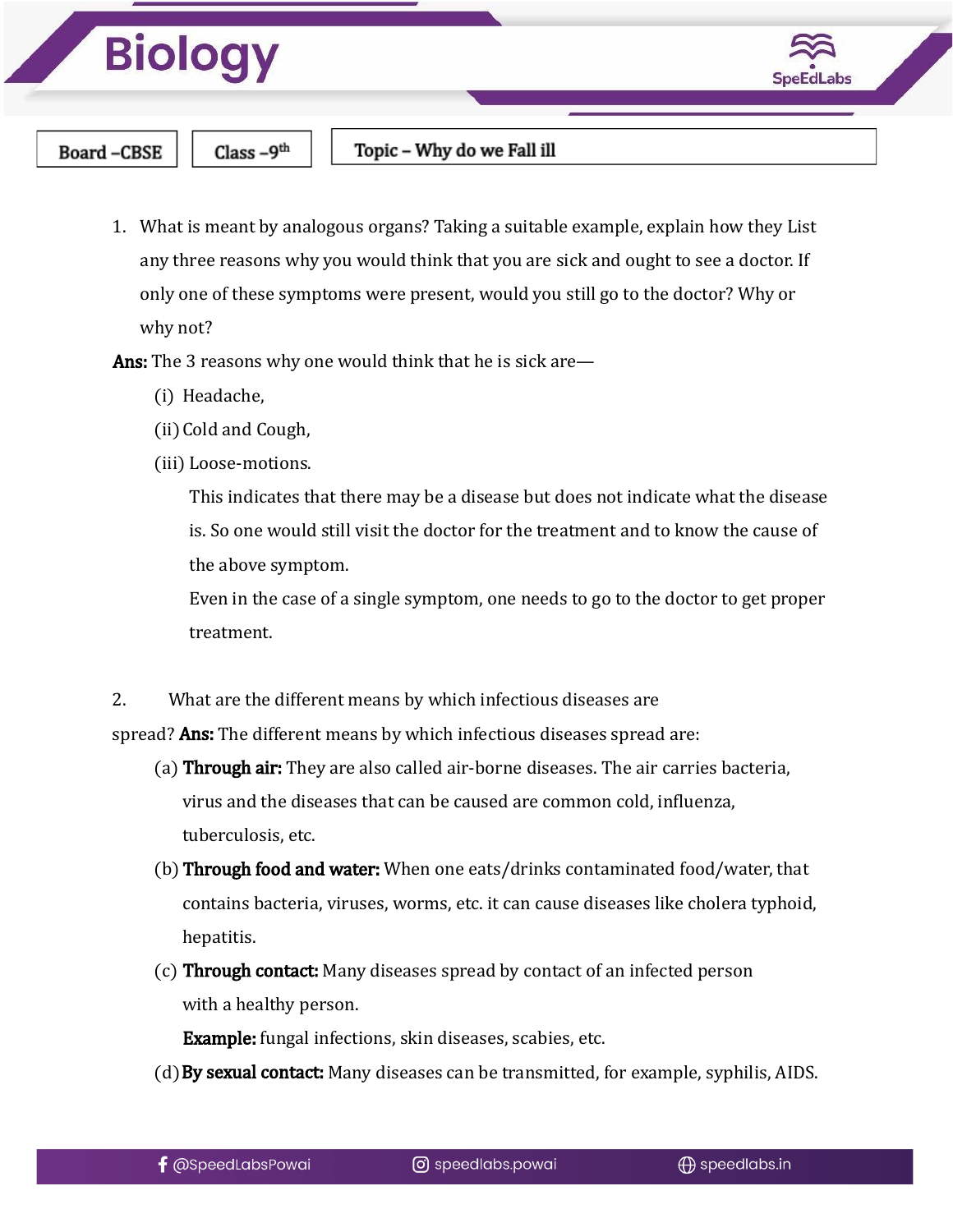

- (e) By body fluids: Fluids like blood, semen, mother's milk, when infected, can also cause diseases. Example: AIDS.
- (f) Vectors: Organisms that spreads disease by carrying pathogens from one place to another is called a vector. **Example:** mosquitoes are vectors that carry pathogens like protozoa.
- 3. Why we are normally advised to take bland and nourishing food when we are sick?
- Ans: We are advised to take bland and nourishing food when we are sick because our body needs the energy to release cells to overcome the infection, the wear, and tear of the body organ. The nourishing food provides nutrients to our body that will further provide energy and make new cells. No spices in the food make its digestion process faster, do not release acids in the body that can interfere in the treatment and cure.
- 4. What precautions can you take in your school to reduce the incidence of infectious diseases?
- Ans: The precautions that one can take in school to reduce the incidence of infectious diseases are (a)By using a handkerchief while coughing sneezing.
	- (b) Washing hands before eating tiffins.
	- (c)Staying at home if anyone suffers from infectious diseases.
	- (d) Getting vaccinated before the infection affects.
	- (e)Keeping the school surroundings clean, checking for stagnant water.
- 5. State two main causes of disease.
- Ans: Two main causes of disease are immediate cause and contributory cause. Immediate cause: This is due to the organisms that enter our body and cause disease. For Example, viruses, protozoa, bacteria.

Contributory cause: These are the secondary factors that lead these organisms to enter our bodies.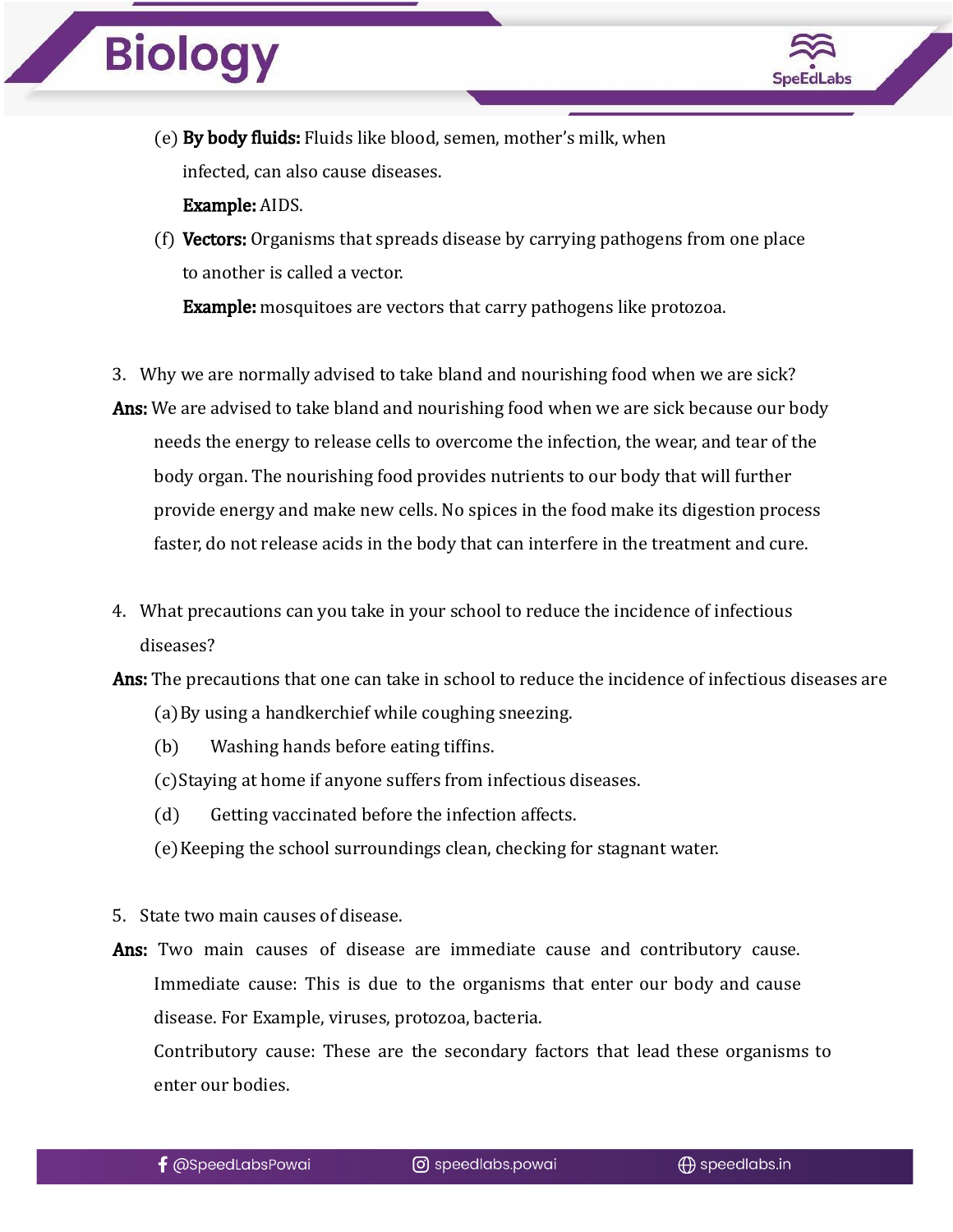

Example: dirty water, unclean surroundings, contaminated food, etc.

- 6. How cholera does become an epidemic in a locality?
- Ans: Cholera is an infectious disease that spreads due to unsafe water. It can spread in a locality; if a person suffering from cholera lives in the locality and the excreta of this person get mixed with the drinking water used by people living nearby. The cholera-causing microbe enters the new hosts through the water they drink and cause disease in them.
- 7. How do we kill microbes that enter our bodies and cause diseases?
- Ans: Microbes can be killed by using medicines. These microbes are of different categories— viruses, bacteria, fungi, or protozoa. Each of these groups of organisms has some essential biochemical life processes which are peculiar to a particular group and is not shared by others. These pathways are not used by us. By using drugs that block the microbial synthesis pathway without affecting us can kill the microbes.
- 8. Write a short note on malaria as a disease, its symptoms, and control.

Ans: Malaria is caused by protozoa that live in blood. This parasite enters our body through a female Anopheles mosquito bite which is the vector, visits water to lay eggs, the protozoa enter our bloodstream when a female mosquito bites us. This protozoan affects our liver and red blood cells.

Symptoms: Very high fever with periodic shivering, headache, and muscular pain. – Control: Use of quinine drug, keeping the surroundings clean with no stagnant water, use of mosquito repellent creams, nets, can control the spread of this disease.

- 9. What is AIDS? How does a person get affected by HIV?
- Ans: AIDS is Acquired Immuno Deficiency Syndrome, which is caused due by HIV— human immunodeficiency virus. This virus reduces the immunity of the human body.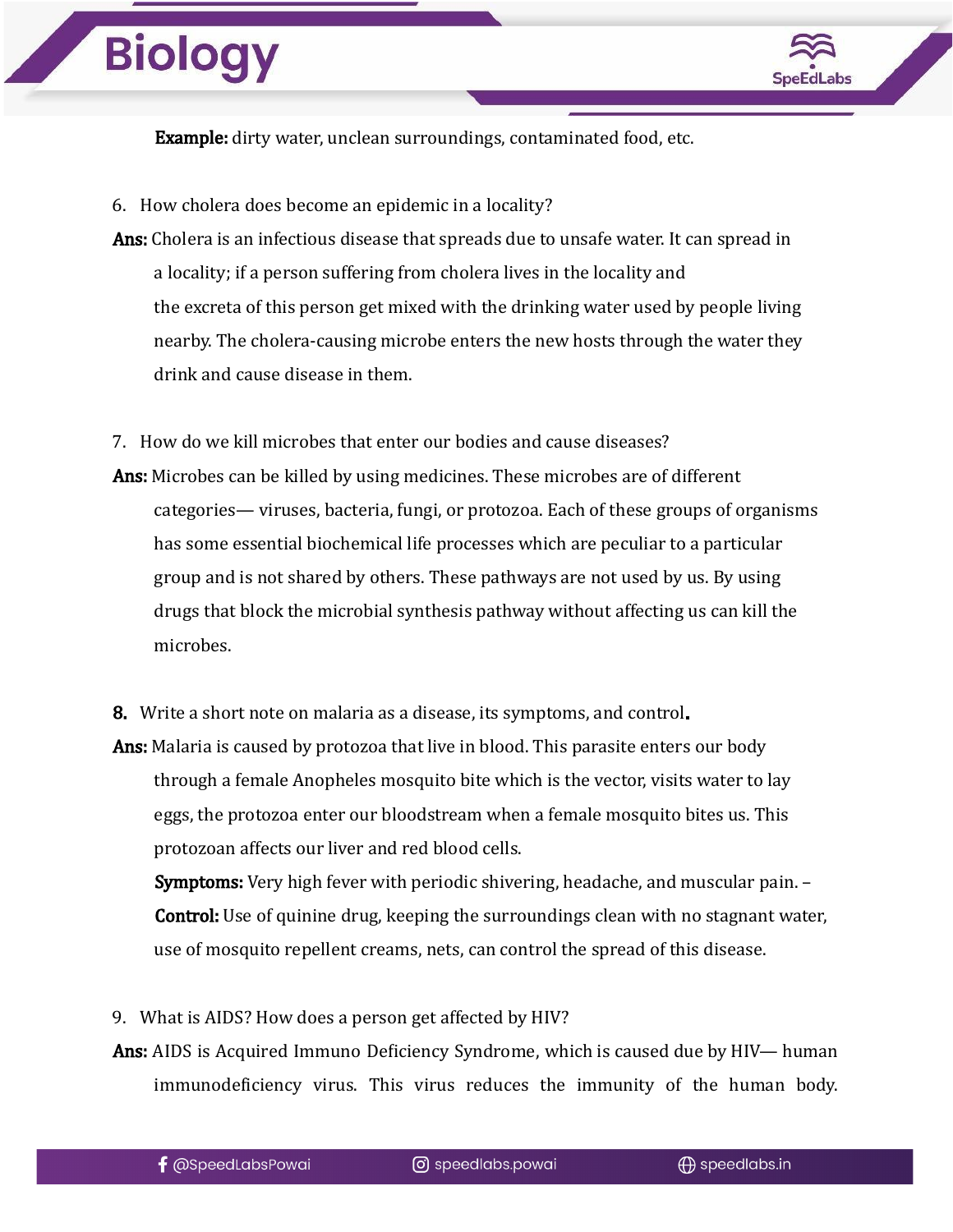

Therefore, if any microbe enters the body of a person it causes disease killing the person.

The virus is transmitted from an infected person to another person in any of the following ways:

- (a)Blood transfusion.
- (b) From mother (infected) to baby in the womb.
- (c)From mother's milk to lactating baby.
- (d) By sexual contact.
- (e)Sharing of the needle with an infected person.
- 10. If someone in the family gets an infectious disease, what precautions will you advise the other family members?

Ans: For an infectious disease person in the family following precautions should be taken:

- (1) The surroundings and the house should be clean.
- (2) The infected person should be kept isolated in a separate room.
- (3) The clothes and utensils of the patient should be sanitized regularly.
- (4) Separate towels and handkerchiefs should be used by the patient.
- (5) Children should not be allowed to visit the infected person.
- (6) Clean and boiled drinking water should be given to the patient.
- (7) A balanced and nutritious diet which will provide a lot of energy should be given.
- (8) There should be silence and the patient should be given a lot of bed rest to overcome the infection.
- 11. What is a disease? Classify disease based on duration and infection cause.

Ans: Disease can be defined as the state of human health which is not at ease is not comfortable. During disease, the functioning or appearance of one or more systems of the body changes.

#### Classification:

(a)Based on duration: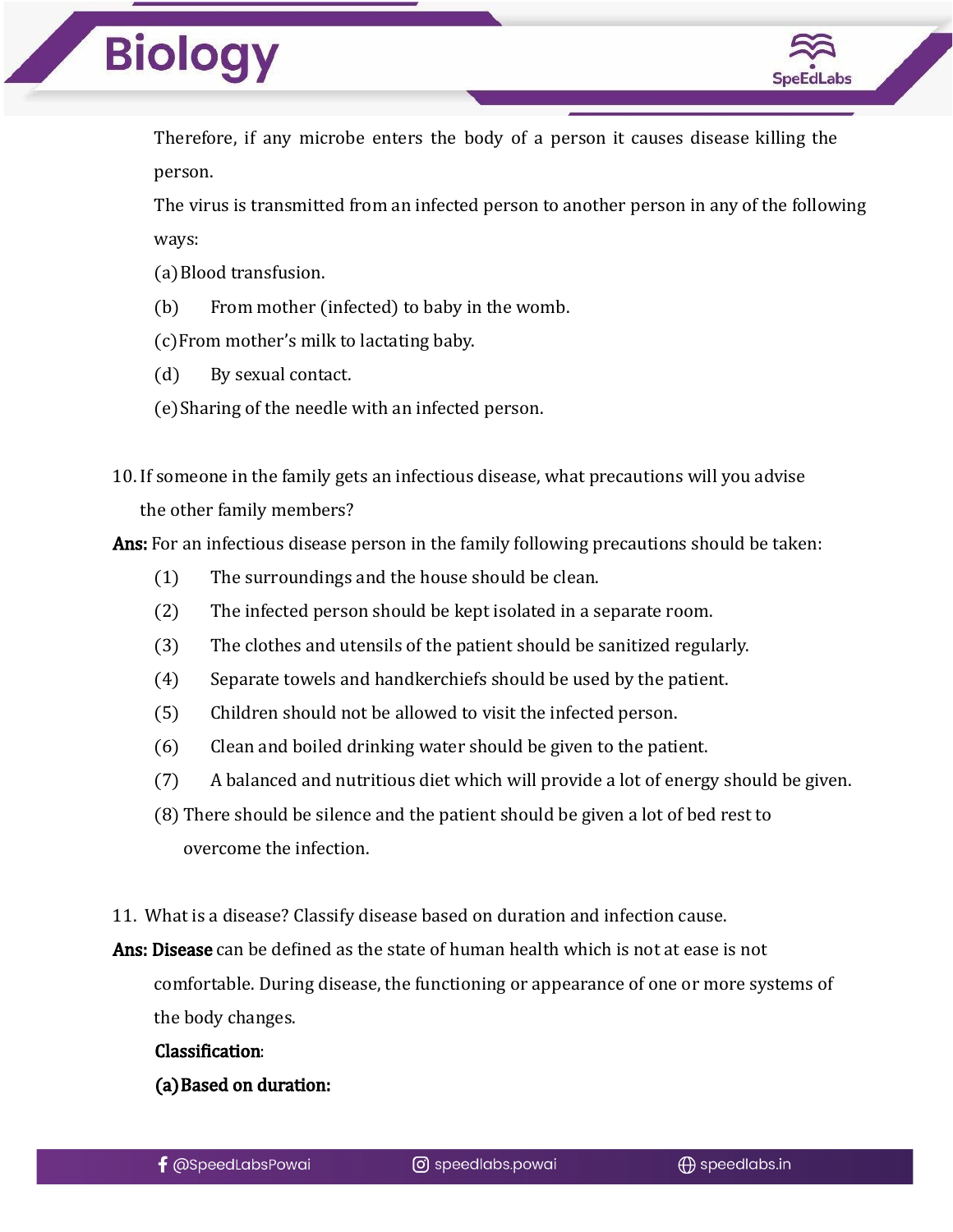

Acute diseases: Diseases that last for only a short period of time.

Example: headache, common cold, etc.

Chronic diseases: Diseases that last for a long time is called chronic disease Example, tuberculosis.

(b) Based on the cause: Disease can be grouped as infectious/communicable disease and non-infectious or non-communicable disease.

Infectious diseases: These diseases are caused due to microbes and can spread from one person to another.

Non-infectious diseases: These type of diseases do not spread in the community, but remains internal.

Example: cancer, genetic abnormalities.

12. What are the different ways used for the treatment and prevention of

diseases? Ans: Principles of treatment for diseases are:

- (1) To reduce the effect of the diseases.
- (2) To kill the cause of the disease i.e., to kill the microbes like bacteria, fungi, protozoa.

**Principles of prevention are:** This can be done in the following ways:

For avoiding air-borne infections—Avoid visiting a public place, cover your nose and mouth while sneezing or coughing

For water-borne infection—Drink safe, clean, and boiled water.

For vector-borne diseases—Keep the surroundings clean, keep food and water covered and clean. Do not allow any water to stand as it becomes a breeding ground for mosquitoes.

Self-immunity—It is a self-defense mechanism in our system that can fight off and kill microbes that enter our body.

Specific ways—By giving vaccines, a childhood immunization that is given to children for preventing infections and diseases.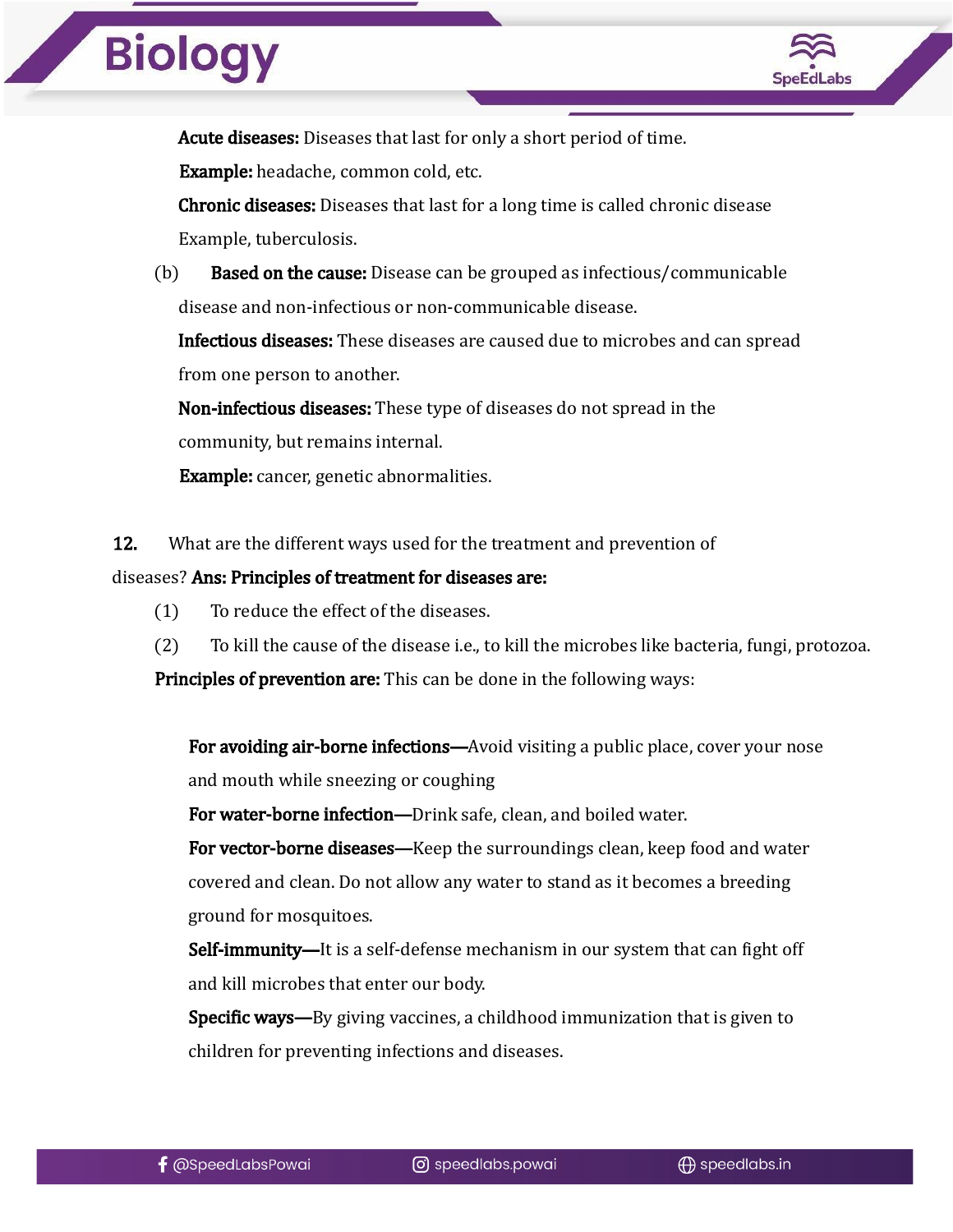

#### 13. What are vectors?

Ans: The organisms that spread or carry pathogens from one place to another, from an infected person to a healthy person is called a vector. Example: mosquito, housefly, etc.

14. What are infectious diseases?

Ans: Diseases that can spread from one person to another and microbes are the immediate cause for these diseases are called infectious diseases. Example: typhoid

15. What are antibiotics?

Ans: Antibiotics are drugs that block the biochemical pathways important for bacteria. These are used to cure diseases caused due to bacteria.

16. Define vaccines and name two vaccines.

Ans: Vaccine is a chemical /drug given in advance to a body to give immunity against certain diseases.

Vaccines given to children are:

(a)BCG—for tuberculosis prevention

(b) Polio drops—for polio prevention

17. What is antibiotic penicillin? Give its function.

- Ans: Penicillin antibiotic blocks the bacterial processes that build the cell wall. Due to this drug, the bacteria are unable to make a protective cell wall and die easily. It is used to cure diseases and infections caused by bacteria.
- 18. Bacteria is a cell, antibiotics can kill these bacteria (cell), Human body is also made of cells how does it affect our body?

Ans: Antibiotics block the biochemical pathway of bacteria by which it makes a